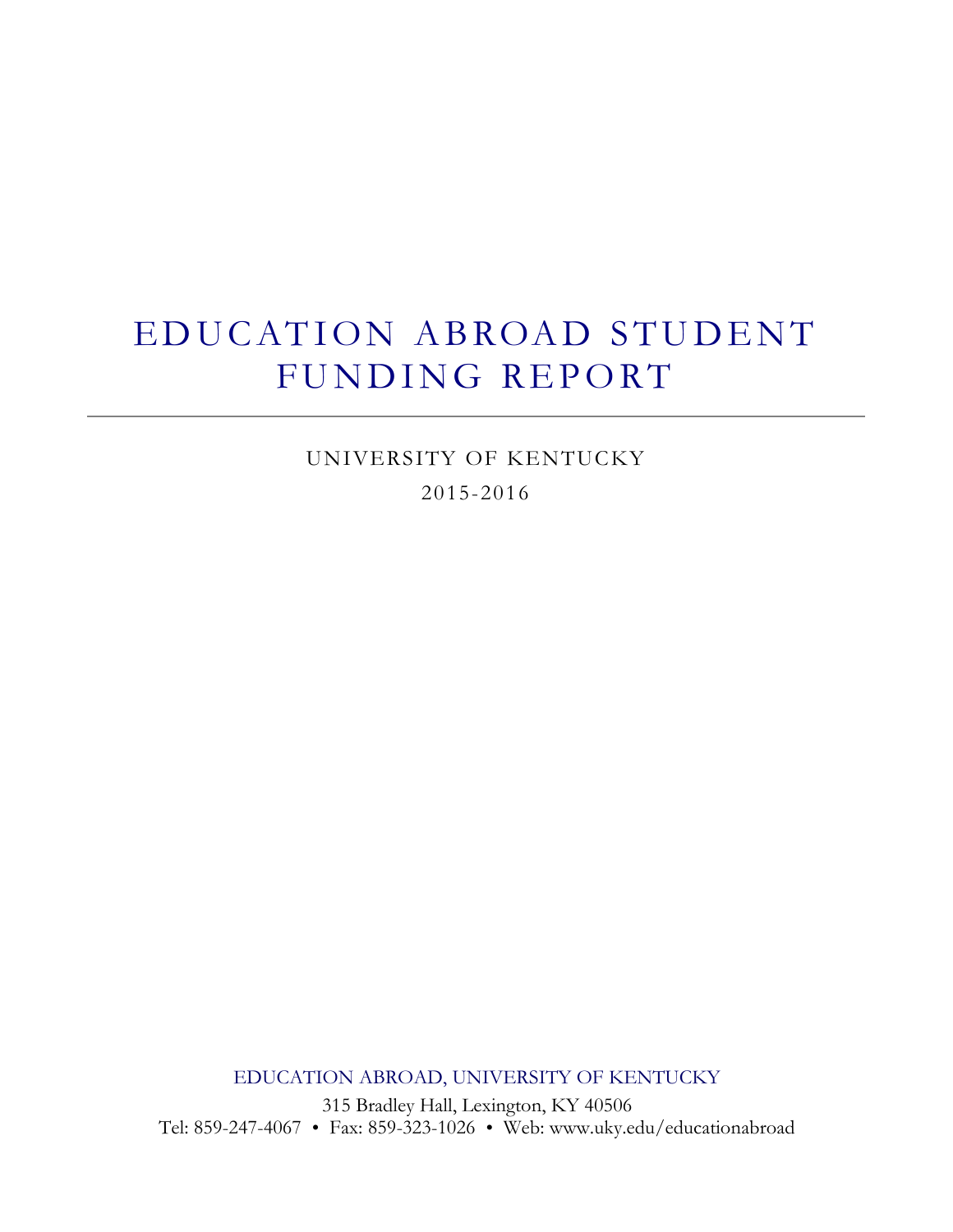#### E D U C A T I O N A B R O A D S T U D E N T F U N D I N G , 2 0 1 5 - 201 6

#### UNIVERSITY OF KENTUCKY

#### INTRODUCTION

UK Education Abroad strives to make education abroad programs more affordable and accessible for students. In Academic Year 2015-2016, UK Education Abroad managed the awarding of \$367,871.50 in total scholarships and grants.

Of the total amount, \$242,750 was awarded via the UK Education Abroad Scholarship to 252 qualified students participating in credit-bearing education abroad programs with demonstrated financial need. The average award amount was \$963, which was slightly lower than in 2014-15 (\$983). Approximately 40% of applicants received funding, which was an increase of 12 percentage points from 2014-15 (28%). This scholarship had 130 fewer applicants and 37 more awardees in 2015-16 than in 2014-15. The lower number of applicants and higher number of awardees brought the average award amount down from the 2014-15 average.

During 2015-16, UK Education Abroad created a new scholarship: *The Leap Day Award*. This award challenged students to participate in various Education Abroad activities, and ten recipients were drawn from the eligible pool of students who participated in the required number of events. Nine of these recipients were awarded a \$100 scholarship for the 2015-16 year, totaling \$900.

UK Education Abroad also partnered with various campus partners and external organizations to continue recentlylaunched scholarships, including the ISA-UK Diversity Scholarship, the Dr Pepper SEC Summer Awards, and the Woman's Club Travel Abroad Scholarship. This work generated additional funding totaling \$19,800.

#### SCHOLARSHIP FUNDING SOURCES:

The total amount of scholarships for education abroad awarded to UK students in 2015-16 from UK, affiliated partners and external sources totaled \$497,588.50. In 2015-16, 52% of all funds awarded to UK students for the purpose of education abroad programming came from the International Education Fee (\$258,250). Of this \$258,250, \$242,750 was used for the UK EA Scholarship, \$10,500 was used for the New Horizons Scholarship and \$5,000 was used for the Undergraduate Research Abroad Scholarship. UK sources apart from EA accounted for 16% of awarded scholarships and included funding via the Provost Budget Office, the UK EA operations budget, endowment funds, and department/college funding sources (\$82,004.50). UK's affiliated education abroad partners provided 21% of funding (\$104,850), including \$15,000 for the ISA-UK Diversity Scholarship. The remaining 11% (\$52,484) included scholarships from federal funding sources and the SEC.

Please note that funding from UK, affiliated partners and external sources is not exhaustive and accounts for only those awards made to UK students for which UK Education Abroad has been notified.

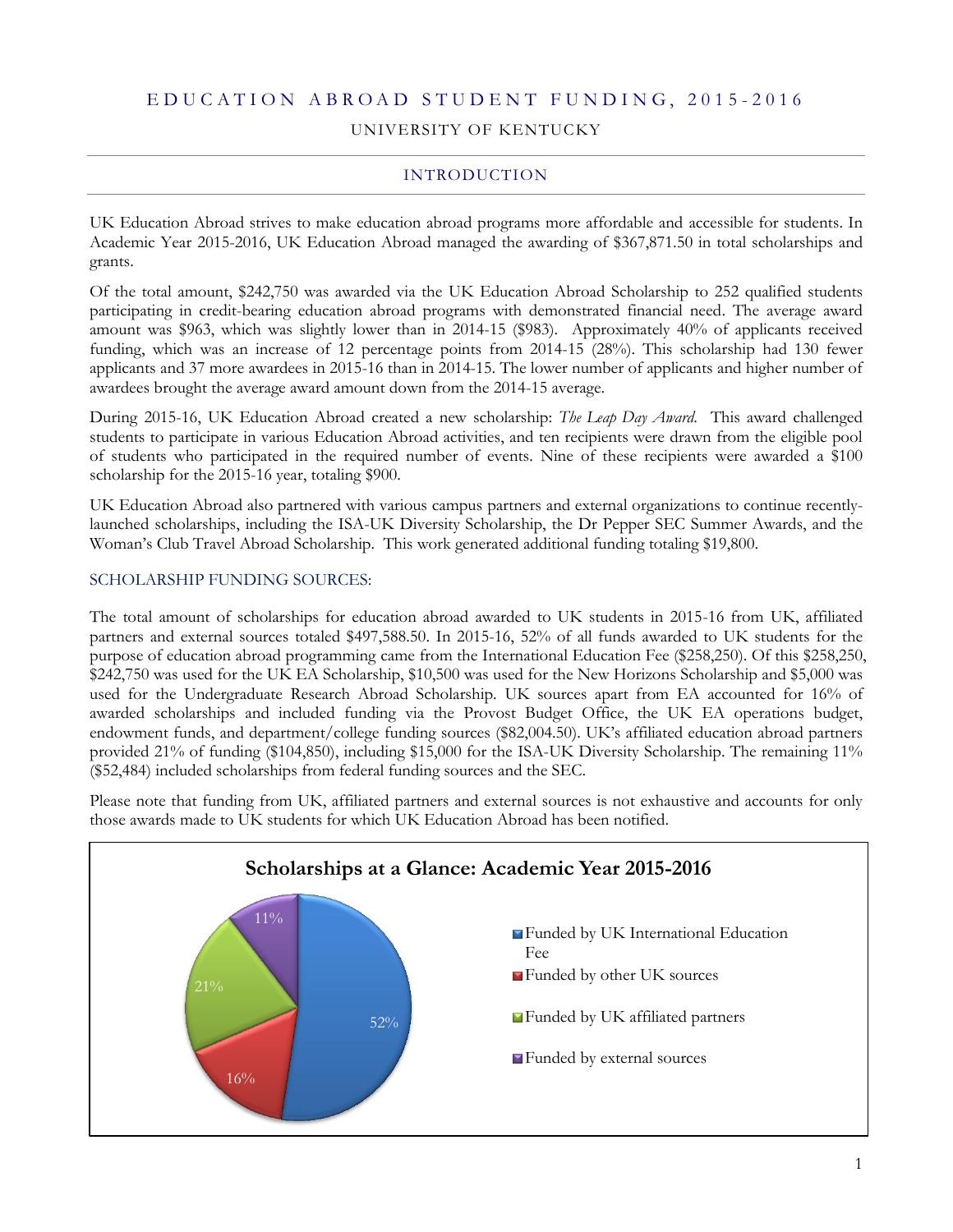| Award                                                               | Fall/Full Year<br>2015-16 | Winter/Spring<br>2016 | Summer<br>2016 | Total Award<br>Amount |
|---------------------------------------------------------------------|---------------------------|-----------------------|----------------|-----------------------|
| UK Education Abroad Scholarship                                     | \$23,750                  | \$52,500              | \$166,500      | \$242,750             |
| New Horizons Scholarship                                            | \$500                     | \$10,000              |                | \$10,500              |
| Leap Day Award <sup>1</sup>                                         |                           |                       | \$900          | \$900                 |
| Undergraduate Research Abroad<br>Scholarship <sup>2</sup>           |                           |                       | \$15,000       | \$15,000              |
| <b>Education Abroad Outcomes Assessment</b><br>Research Grant       |                           |                       |                | \$0                   |
| ISA-UK Diversity Scholarship                                        | \$10,000                  | \$5,000               |                | \$15,000              |
| Arcadia Intern in Dublin Scholarship                                |                           |                       | \$5,000        | \$5,000               |
| Dr Pepper SEC Summer Awards                                         |                           |                       | \$4,000        | \$4,000               |
| Woman's Club Travel Abroad Scholarship                              |                           |                       | \$800          | \$800                 |
| Meredith Leigh Buscher Memorial<br>Scholarship                      | \$750                     | \$750                 |                | \$1,500               |
| Kevin and Sheri Collins Endowment for<br><b>Education Abroad</b>    |                           | \$1,000               | \$1,000        | \$2,000               |
| Henry and Josephine Duysen Scholarship<br>Fund for Education Abroad |                           |                       | \$1,000        | \$1,000               |
| Caen Scholarship <sup>3</sup>                                       | \$5,546                   | \$5,546               |                | \$11,092              |
| Heidelberg Scholarship <sup>3</sup>                                 | \$35,432                  | \$22,897.50           |                | \$58,329.50           |
| University of Ludwigsburg Grant <sup>4</sup>                        |                           |                       |                | \$0                   |
|                                                                     | \$75,978                  | \$97,693.50           | \$197,450      | \$367,871.50          |

#### SCHOLARSHIPS MANAGED BY UK EDUCATION ABROAD

<sup>1</sup> New scholarship launched during AY 2015-16.<br><sup>2</sup> Cosponsored with the Office of Undergraduate

<sup>2</sup> Cosponsored with the Office of Undergraduate Research, who contributed 2/3 of the funding.<br><sup>3</sup> UK tuition waived for both inbound and outbound students. Additionally, inbound Heidelberg

UK tuition waived for both inbound and outbound students. Additionally, inbound Heidelberg Scholars receive a \$3,000 stipend per semester and outbound Heidelberg Scholars receive a €600 stipend per month.

<sup>4</sup> Equal to the cost of EAP 599, graduate rate.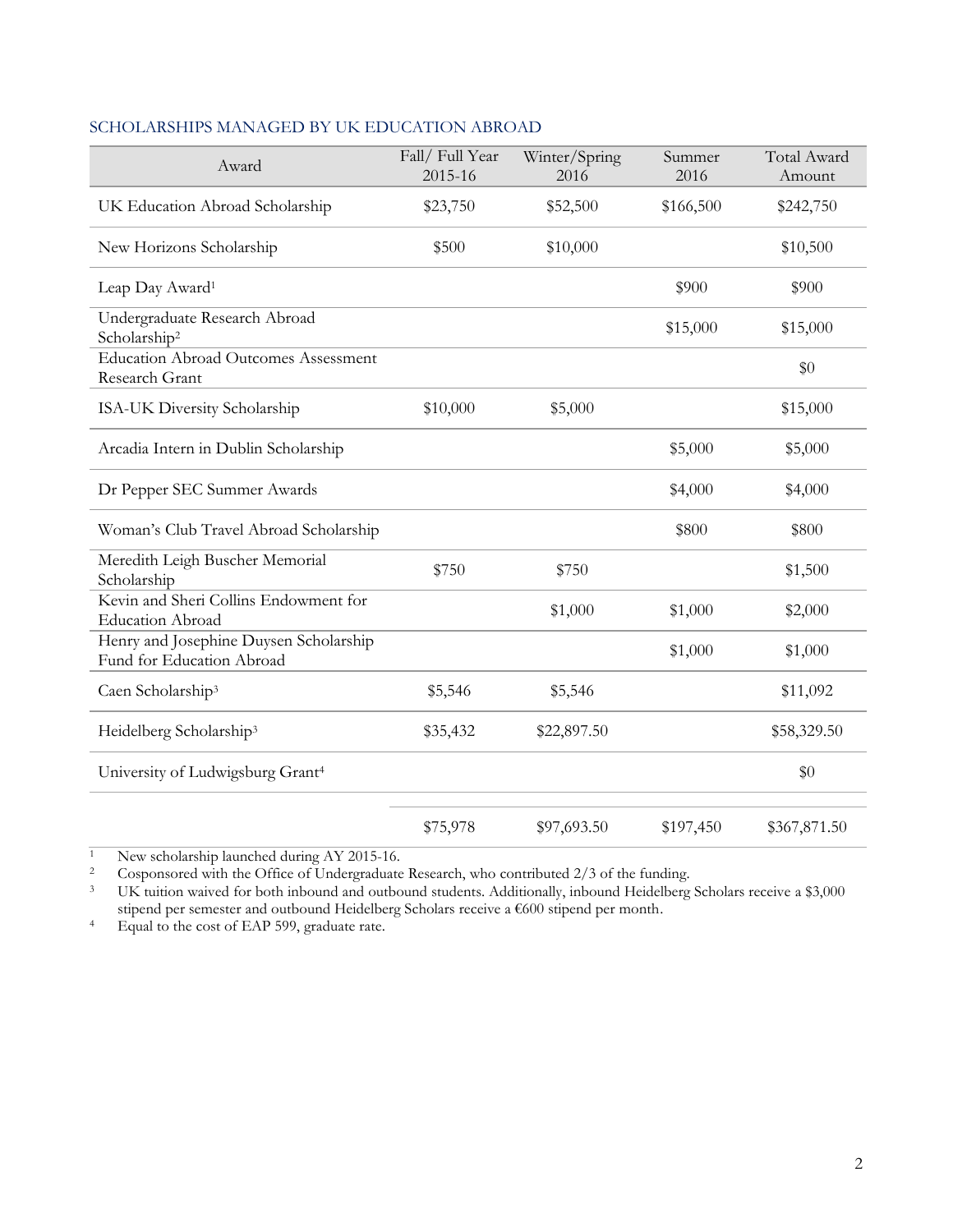#### UK EDUCATION ABROAD SCHOLARSHIP

The UK Education Abroad Scholarship, the New Horizons Scholarship and the Undergraduate Research Scholarship (EA's portion) are funded in full by the International Education Fee assessed to all full time students each semester. For 2015-16, the fee remained at \$6.75 per semester. Total available funding for academic year 2015- 16 was \$259,150, of which \$10,500 was designated for the New Horizons Scholarship and \$5,000 for the Undergraduate Research Scholarship.

The UK Education Abroad Scholarships are awarded in two cycles per year (one for winter/spring and one for summer/fall/academic year), with individual award amounts ranging from \$750 to \$1,500.

| Term                | Number of<br>Applicants | Number of<br>Grantees | Percent of<br>Apps. Funded | Avg. Award<br>Amount | Total Award<br>Amount |
|---------------------|-------------------------|-----------------------|----------------------------|----------------------|-----------------------|
| Fall/Full Year 2015 | 32                      | 24                    | 75%                        | \$990                | \$23,750              |
| Winter/Spring 2016  | 119                     | 56                    | 47%                        | \$938                | \$52,500              |
| Summer 2016         | 485                     | 172                   | $35\%$                     | \$968                | \$166,500             |
|                     | 636                     | 252                   | 40%                        | \$963                | \$242,750             |

#### UK EDUCATION ABROAD SCHOLARSHIP OVERVIEW

#### UK EDUCATION ABROAD SCHOLARSHIP DISTRIBUTION BY COLLEGE

*College of Agriculture, Food & Environment*

| Term                           | Number of<br>Applicants | Number of<br>Grantees | Percent of<br>Apps. Funded | Avg. Award<br>Amount | Total Award<br>Amount |
|--------------------------------|-------------------------|-----------------------|----------------------------|----------------------|-----------------------|
| Fall/Full Year 2015<br>$100\%$ |                         | \$1,500               | \$1,500                    |                      |                       |
| Winter/Spring 2016             | 15                      | 8                     | 53%                        | \$1,000              | \$8,000               |
| Summer 2016                    | 65                      | 25                    | 38%                        | \$900                | \$22,500              |
|                                | 81                      | 34                    | $42\%$                     | \$941                | \$32,000              |

*College of Arts & Sciences*

| Term                                      | Number of<br>Applicants | Number of<br>Grantees | Percent of<br>Apps. Funded | Avg. Award<br>Amount | Total Award<br>Amount |
|-------------------------------------------|-------------------------|-----------------------|----------------------------|----------------------|-----------------------|
| Fall/Full Year 2015<br>$71\%$<br>14<br>10 |                         | \$975                 | \$9,750                    |                      |                       |
| Winter/Spring 2016                        | 32                      | 17                    | 53%                        | \$926                | \$15,750              |
| Summer 2016                               | 122                     | 48                    | 39%                        | \$1,021              | \$49,000              |
|                                           | 168                     | 75                    | 45%                        | \$993                | \$74,500              |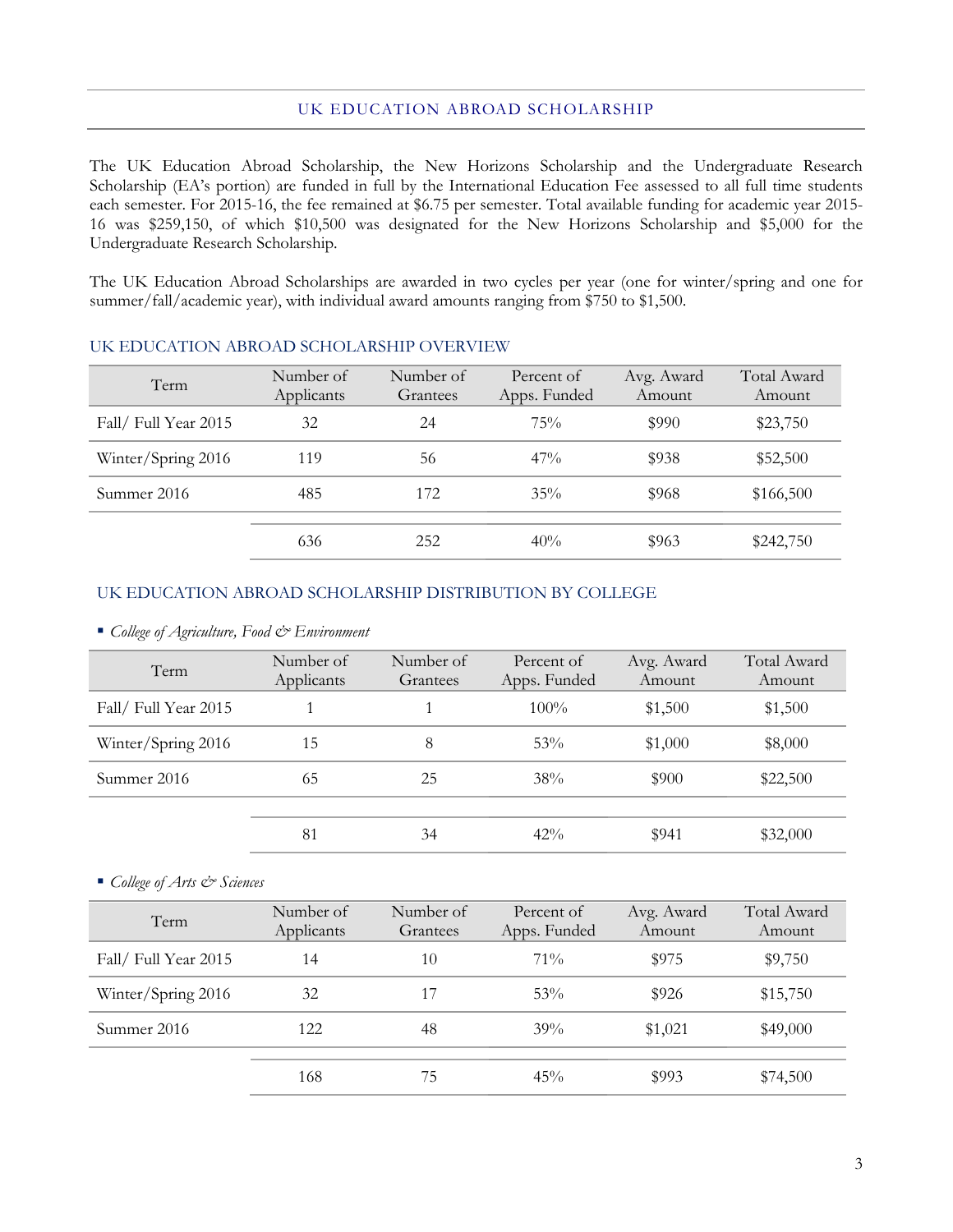| Term                | Number of<br>Applicants | Number of<br>Grantees | Percent of<br>Apps. Funded | Avg. Award<br>Amount | Total Award<br>Amount |
|---------------------|-------------------------|-----------------------|----------------------------|----------------------|-----------------------|
| Fall/Full Year 2015 |                         | 6                     | 86%                        | \$917                | \$5,500               |
| Winter/Spring 2016  | 13                      | 3                     | 23%                        | \$833                | \$2,500               |
| Summer 2016         | 51                      | 18                    | $35\%$                     | \$861                | \$15,500              |
|                     |                         | 27                    | 38%                        | \$870                | \$23,500              |

*Gatton College of Business & Economics*

*College of Communication & Information*

| Term                 | Number of<br>Applicants | Number of<br>Grantees | Percent of<br>Apps. Funded | Avg. Award<br>Amount | Total Award<br>Amount |
|----------------------|-------------------------|-----------------------|----------------------------|----------------------|-----------------------|
| Fall/ Full Year 2015 | 3                       | $\overline{2}$        | $67\%$                     | \$750                | \$1,500               |
| Winter/Spring 2016   | 12                      | 6                     | 50%                        | \$833                | \$5,000               |
| Summer 2016          | 32                      | 14                    | $44\%$                     | \$821                | \$11,500              |
|                      |                         |                       |                            |                      |                       |
|                      | 47                      | 22                    | $47\%$                     | \$818                | \$18,000              |

## *College of Design*

| Term                | Number of<br>Applicants | Number of<br>Grantees | Percent of<br>Apps. Funded | Avg. Award<br>Amount | Total Award<br>Amount |
|---------------------|-------------------------|-----------------------|----------------------------|----------------------|-----------------------|
| Fall/Full Year 2015 | 2                       |                       | 50%                        | \$750                | \$750                 |
| Winter/Spring 2016  | 3                       | 2                     | $67\%$                     | \$750                | \$1,500               |
| Summer 2016         | 27                      | 10                    | $37\%$                     | \$875                | \$8,750               |
|                     |                         |                       |                            |                      |                       |
|                     | 32                      | 13                    | $41\%$                     | \$846                | \$11,000              |

*College of Education*

| Term                           | Number of<br>Applicants | Number of<br>Grantees | Percent of<br>Apps. Funded | Avg. Award<br>Amount | Total Award<br>Amount |
|--------------------------------|-------------------------|-----------------------|----------------------------|----------------------|-----------------------|
| Fall/Full Year 2015<br>$100\%$ | \$1,500                 | \$1,500               |                            |                      |                       |
| Winter/Spring 2016             | 10                      | 8                     | 80%                        | \$1,000              | \$8,000               |
| Summer 2016                    | 24                      | 8                     | 33%                        | \$1,125              | \$9,000               |
|                                | 35                      | 17                    | 49%                        | \$1,088              | \$18,500              |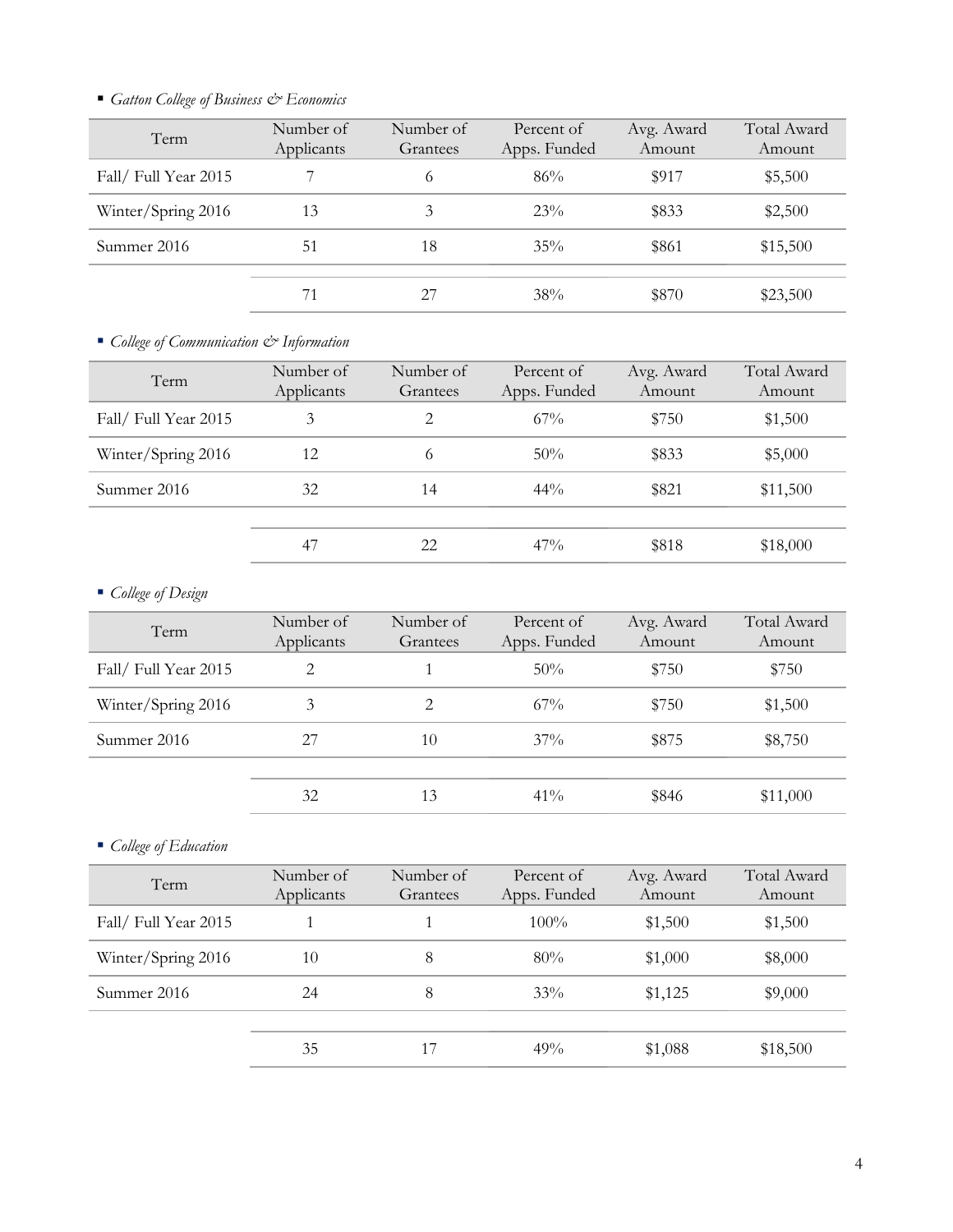## *College of Engineering*

| Term                | Number of<br>Applicants | Number of<br>Grantees | Percent of<br>Apps. Funded | Avg. Award<br>Amount | Total Award<br>Amount |
|---------------------|-------------------------|-----------------------|----------------------------|----------------------|-----------------------|
| Fall/Full Year 2015 | 2                       |                       | 50%                        | \$750                | \$750                 |
| Winter/Spring 2016  | 4                       | 3                     | 75%                        | \$1,167              | \$3,500               |
| Summer 2016         | 49                      | 20                    | $41\%$                     | \$1,000              | \$20,000              |
|                     | 55                      | 24                    | $44\%$                     | \$1,010              | \$24,250              |
|                     |                         |                       |                            |                      |                       |

## *College of Fine Arts*

| Term                 | Number of<br>Applicants | Number of<br>Grantees | Percent of<br>Apps. Funded | Avg. Award<br>Amount | Total Award<br>Amount |
|----------------------|-------------------------|-----------------------|----------------------------|----------------------|-----------------------|
| Fall/ Full Year 2015 |                         | $100\%$               | \$1,000                    | \$1,000              |                       |
| Winter/Spring 2016   | 4                       | 2                     | $50\%$                     | \$1,000              | \$2,000               |
| Summer 2016          | 17                      | 5                     | 29%                        | \$950                | \$4,750               |
|                      | 22                      | 8                     | 36%                        | \$969                | \$7,750               |

## *College of Health Sciences*

| Term                | Number of<br>Applicants | Number of<br>Grantees | Percent of<br>Apps. Funded | Avg. Award<br>Amount | Total Award<br>Amount |
|---------------------|-------------------------|-----------------------|----------------------------|----------------------|-----------------------|
| Fall/Full Year 2015 | $\theta$                | $\Omega$              |                            | $\$0$                | \$0                   |
| Winter/Spring 2016  | 3                       |                       | 33%                        | \$750                | \$750                 |
| Summer 2016         | 20                      | $^{(1)}$              | $30\%$                     | \$1,083              | \$6,500               |
|                     |                         |                       | 30%                        |                      |                       |
|                     | 23                      |                       |                            | \$1,036              | \$7,250               |

*College of Law*

| Term                | Number of<br>Applicants | Number of<br>Grantees | Percent of<br>Apps. Funded | Avg. Award<br>Amount | Total Award<br>Amount |
|---------------------|-------------------------|-----------------------|----------------------------|----------------------|-----------------------|
| Fall/Full Year 2015 |                         | $\$0$                 | \$0                        |                      |                       |
| Winter/Spring 2016  |                         |                       |                            | \$0                  | \$0                   |
| Summer 2016         |                         |                       |                            | \$0                  | $\$0$                 |
|                     |                         |                       |                            | \$0                  | \$0                   |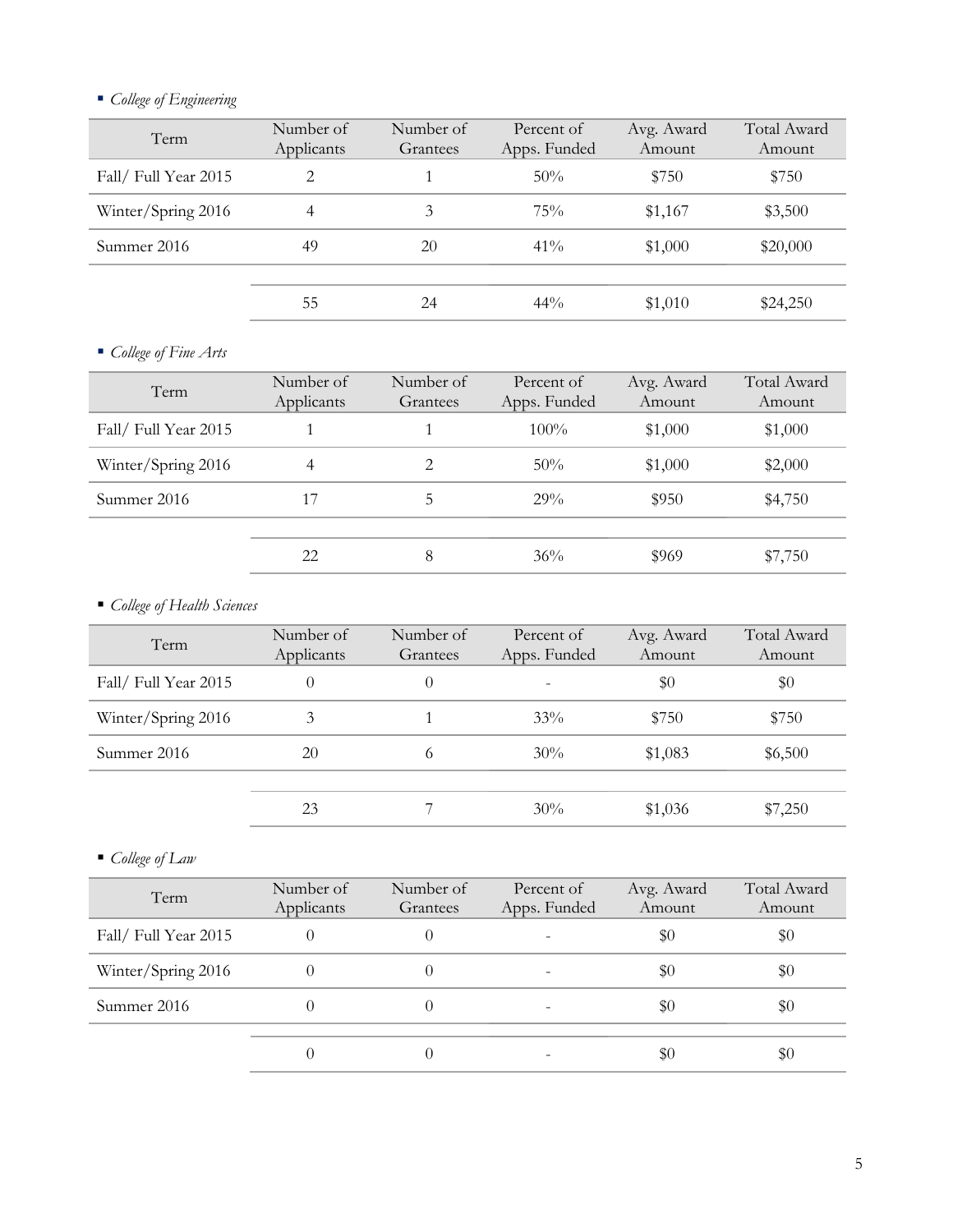## *College of Medicine*

| Term                | Number of<br>Applicants | Number of<br>Grantees | Percent of<br>Apps. Funded | Avg. Award<br>Amount | Total Award<br>Amount |
|---------------------|-------------------------|-----------------------|----------------------------|----------------------|-----------------------|
| Fall/Full Year 2015 |                         | $\theta$              | $\overline{\phantom{0}}$   | \$0                  | \$0                   |
| Winter/Spring 2016  |                         | $\theta$              |                            | \$0                  | \$0                   |
| Summer 2016         |                         |                       | 29%                        | \$1,250              | \$2,500               |
|                     |                         |                       |                            |                      |                       |
|                     |                         |                       | 25%                        | \$1,250              | \$2,500               |
|                     |                         |                       |                            |                      |                       |

## *College of Nursing*

| Term                | Number of<br>Applicants | Number of<br>Grantees | Percent of<br>Apps. Funded | Avg. Award<br>Amount | Total Award<br>Amount |
|---------------------|-------------------------|-----------------------|----------------------------|----------------------|-----------------------|
| Fall/Full Year 2015 | 0                       | 0                     | $\overline{\phantom{0}}$   | \$0                  | \$0                   |
| Winter/Spring 2016  | 3                       | 0                     |                            | \$0                  | \$0                   |
| Summer 2016         | 21                      | 5                     | $24\%$                     | \$1,050              | \$5,250               |
|                     |                         |                       |                            |                      |                       |
|                     | 24                      | 5                     | $21\%$                     | \$1,050              | \$5,250               |
|                     |                         |                       |                            |                      |                       |

## *College of Pharmacy*

| Term                | Number of<br>Applicants | Number of<br>Grantees | Percent of<br>Apps. Funded | Avg. Award<br>Amount | Total Award<br>Amount |
|---------------------|-------------------------|-----------------------|----------------------------|----------------------|-----------------------|
| Fall/Full Year 2015 |                         |                       | $100\%$                    | \$1,500              | \$1,500               |
| Winter/Spring 2016  | 4                       | 3                     | 75%                        | \$833                | \$2,500               |
| Summer 2016         | 3                       |                       | 33%                        | \$1,500              | \$1,500               |
|                     |                         |                       |                            |                      |                       |
|                     | 8                       | C                     | 63%                        | \$1,100              | \$5,500               |

*College of Public Health*

| Term                | Number of<br>Applicants | Number of<br>Grantees | Percent of<br>Apps. Funded | Avg. Award<br>Amount | Total Award<br>Amount |
|---------------------|-------------------------|-----------------------|----------------------------|----------------------|-----------------------|
| Fall/Full Year 2015 |                         | $\Omega$              |                            | \$0                  | $\$0$                 |
| Winter/Spring 2016  | 2                       |                       | $50\%$                     | \$1,000              | \$1,000               |
| Summer 2016         | 3                       |                       | 33%                        | \$750                | \$750                 |
|                     | 5                       |                       | 40%                        | \$875                | \$1,750               |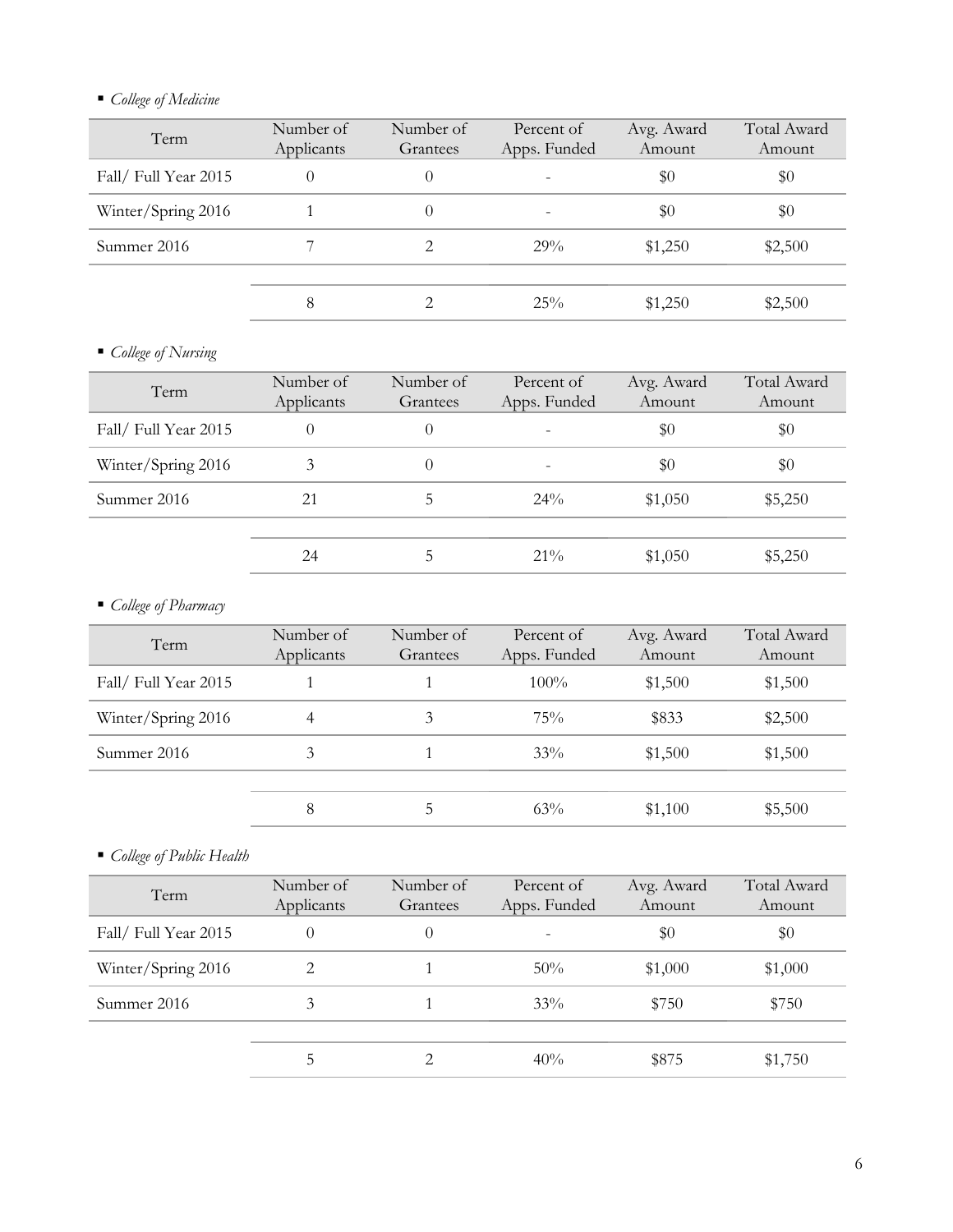## *College of Social Work*

| Number of<br>Applicants | Number of<br>Grantees | Percent of<br>Apps. Funded | Avg. Award<br>Amount | Total Award<br>Amount |
|-------------------------|-----------------------|----------------------------|----------------------|-----------------------|
|                         | $\theta$              |                            | \$0                  | \$0                   |
|                         |                       | $\overline{\phantom{a}}$   | \$0                  | \$0                   |
| 3                       |                       | $33\%$                     | \$750                | \$750                 |
|                         |                       |                            |                      |                       |
| 3                       |                       | $33\%$                     | \$750                | \$750                 |
|                         |                       |                            |                      |                       |

*Graduate School [As classified in SAP, although course of study spans across all colleges]*

| Term                 | Number of<br>Applicants | Number of<br>Grantees | Percent of<br>Apps. Funded | Avg. Award<br>Amount | Total Award<br>Amount |
|----------------------|-------------------------|-----------------------|----------------------------|----------------------|-----------------------|
| Fall/ Full Year 2015 | $\theta$                | $\Omega$              |                            | \$0                  | \$0                   |
| Winter/Spring 2016   | 3                       | 2                     | $67\%$                     | \$1,000              | \$2,000               |
| Summer 2016          | 12                      | 4                     | 33%                        | \$1,063              | \$4,250               |
|                      | 15                      | $\circ$               | 40%                        | \$1,042              | \$6,250               |

*Undergraduate Studies* 

| Term                | Number of<br>Applicants | Number of<br>Grantees | Percent of<br>Apps. Funded | Avg. Award<br>Amount | Total Award<br>Amount |
|---------------------|-------------------------|-----------------------|----------------------------|----------------------|-----------------------|
| Fall/Full Year 2015 | $\theta$                | $\theta$              | $\overline{\phantom{a}}$   | \$0                  | \$0                   |
| Winter/Spring 2016  | 10                      |                       | $\overline{\phantom{m}}$   | \$0                  | \$0                   |
| Summer 2016         | 29                      | 4                     | $14\%$                     | \$1,000              | \$4,000               |
|                     |                         |                       |                            |                      |                       |
|                     | 39                      | 4                     | $10\%$                     | \$1,000              | \$4,000               |
|                     |                         |                       |                            |                      |                       |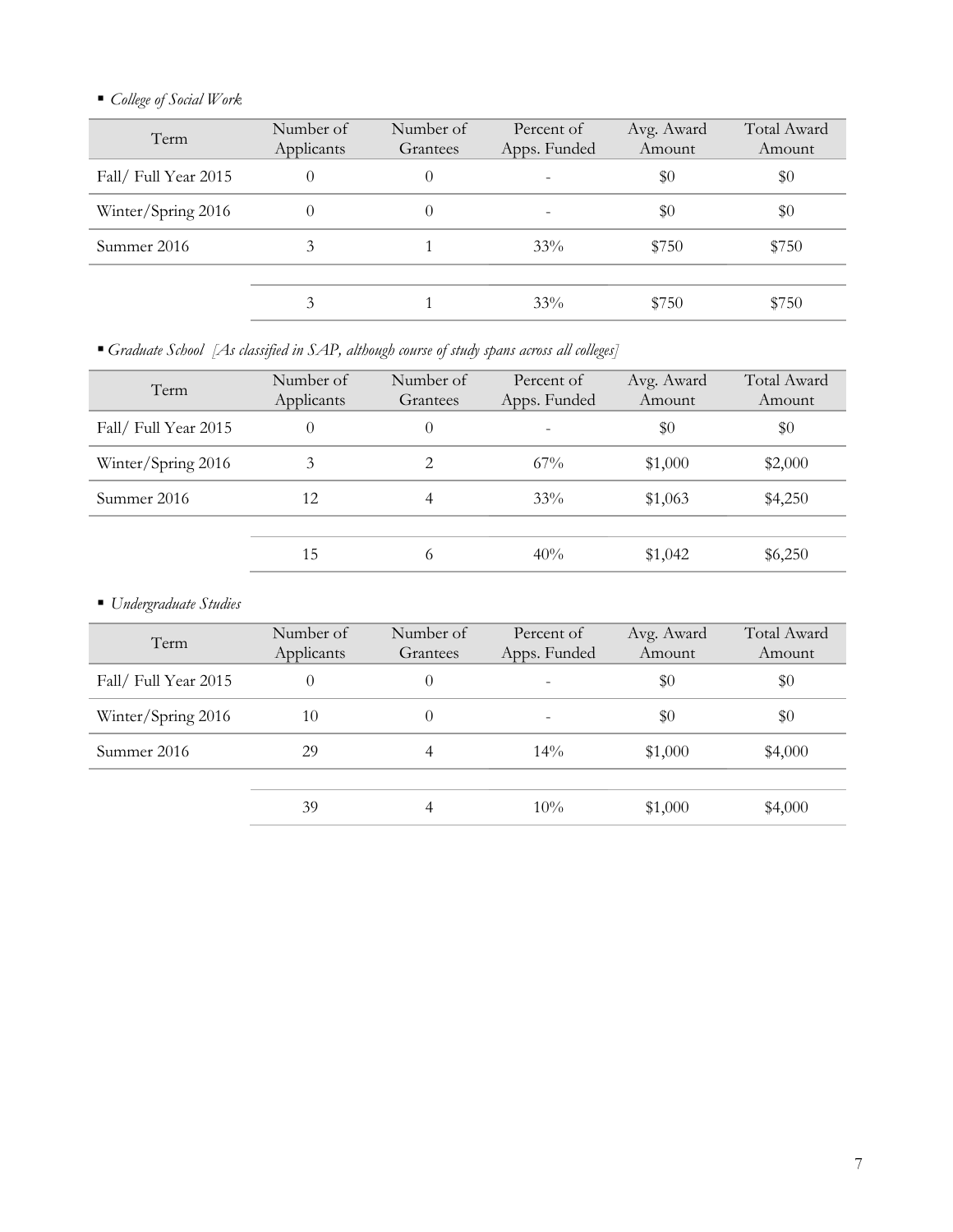| Term                 | Undergrad.<br>Amt. Awarded | $\%$ of Total<br>Awarded | Graduate<br>Amt. Awarded | $\%$ of Total<br>Awarded | Total Award<br>Amount |
|----------------------|----------------------------|--------------------------|--------------------------|--------------------------|-----------------------|
| Fall/ Full Year 2015 | \$22,250                   | $94\%$                   | \$1,500                  | $6\%$                    | \$23,750              |
| Winter/Spring 2016   | \$48,000                   | $91\%$                   | \$4,500                  | $9\%$                    | \$52,500              |
| Summer 2016          | \$158,250                  | 95%                      | \$8,250                  | $5\%$                    | \$166,500             |
|                      | \$228,500                  | $94\%$                   | \$14,250                 | $6\%$                    | \$242,750             |

#### DISTRIBUTION BY GRADUATE & UNDERGRADUATE STANDING

### UK EDUCATION ABROAD SCHOLARSHIP DISTRIBUTION BY WORLD REGION

| Region        | <b>Total Award Amount</b> | % of Total Awarded |
|---------------|---------------------------|--------------------|
| Africa        | \$9,750                   | $4\%$              |
| Asia          | \$12,000                  | $5\%$              |
| Europe        | \$162,000                 | 67%                |
| Latin America | \$34,500                  | 14%                |
| Middle East   | \$3,500                   | $1\%$              |
| Oceania       | \$16,000                  | $7\%$              |
| Multi-Country | \$5,000                   | $2\%$              |
| Total         | \$242,750                 | 100%               |

## TOTAL ENROLLMENT AND SCHOLARSHIP DISTRIBUTION BY WORLD REGION

| Region        | 2015-2016 EA<br>Enrollment | 2015-2016 % EA<br>Enrollment | % of Total Amount<br>Awarded | <b>Total Award Amount</b> |
|---------------|----------------------------|------------------------------|------------------------------|---------------------------|
| Africa        | 35                         | $3.7\%$                      | $4.0\%$                      | \$9,750                   |
| Asia          | 62                         | $6.5\%$                      | 4.9%                         | \$12,000                  |
| Europe        | 688                        | $72.1\%$                     | $66.7\%$                     | \$162,000                 |
| Latin America | 96                         | $10.1\%$                     | $14.2\%$                     | \$34,500                  |
| Middle East   | 7                          | 0.7%                         | $1.5\%$                      | \$3,500                   |
| North America | 1                          | $0.1\%$                      | $\overline{a}$               | \$0                       |
| Oceania       | 62                         | $6.5\%$                      | $6.6\%$                      | \$16,000                  |
| Multi-Country | 3                          | $0.3\%$                      | $2.1\%$                      | \$5,000                   |
|               | 954                        | $100\%$                      | $100\%$                      | \$242,750                 |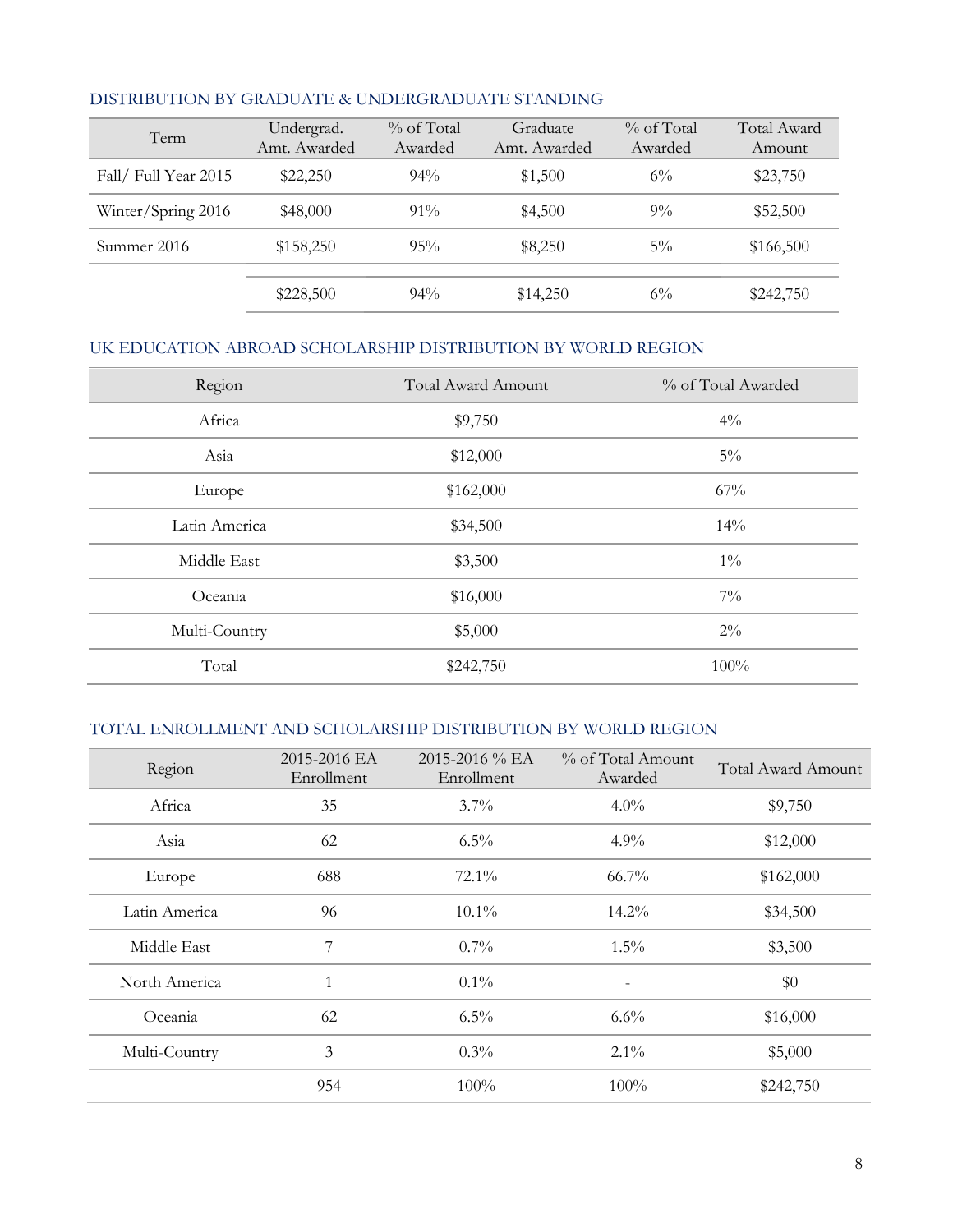#### NEW HORIZONS SCHOLARSHIP

The New Horizons Scholarship was established in 1989 to supplement the financial resources of education abroad participants and thereby to further the goal of internationalizing the UK campus. The scholarship was initially funded by the UK Provost's Budget Office to specifically target participants on UK faculty-directed education abroad programs. Funding by the UK Provost's Budget Office was discontinued in 2012-13. However, funds collected by the International Education Fee (see above) were reallocated to continue the New Horizons Scholarship for UK Sponsored Embedded Program participants.

#### NEW HORIZONS DISTRIBUTION BY GRADUATE & UNDERGRADUATE STANDING

| Term               | Number of<br>Grantees | Undergrad Award<br>Amount | Graduate Award<br>Amount | Total Award<br>Amount |
|--------------------|-----------------------|---------------------------|--------------------------|-----------------------|
| Fall 2015          |                       | \$500                     | \$0                      | \$500                 |
| Winter/Spring 2016 | 20                    | \$7,000                   | \$3,000                  | \$10,000              |

#### NEW HORIZONS DISTRIBUTION BY PROGRAM

| Program                                                                          | Number of<br>Grantees | Total Award<br>Amount |
|----------------------------------------------------------------------------------|-----------------------|-----------------------|
| <b>Alternative Service Breaks</b>                                                |                       | \$500                 |
| Exploring Health Care in Cuba (Health Sciences)                                  | 5                     | \$2,500               |
| Hospitality & Tourism Experience in Jamaica (Agriculture, Food &<br>Environment) |                       | \$500                 |
| International Agribusiness in Argentina (Agriculture, Food &<br>Environment)     |                       | \$500                 |
| MBA International Study: Management in Greece (Business &<br>Economics)          | 3                     | \$1,500               |
| Shoulder to Shoulder Global (STSG)                                               | 10                    | \$5,000               |
|                                                                                  | 21                    | \$10,500              |

#### UNDERGRADUATE RESEARCH ABROAD SCHOLARSHIP

The Office of Undergraduate Research and UK Education Abroad co-sponsor the Undergraduate Research Abroad Scholarship, with a total 2015-16 award amount of \$15,000. Undergraduates must be conducting research for a minimum of 8 weeks and be nominated by a faculty member to be eligible. Funds collected from the International Education Fee (see above) were reallocated to fund the Education Abroad office's contribution to this scholarship.

| rerm.       | Total Number of Grantees | Total Award Amount |
|-------------|--------------------------|--------------------|
| Summer 2016 |                          | \$15,000           |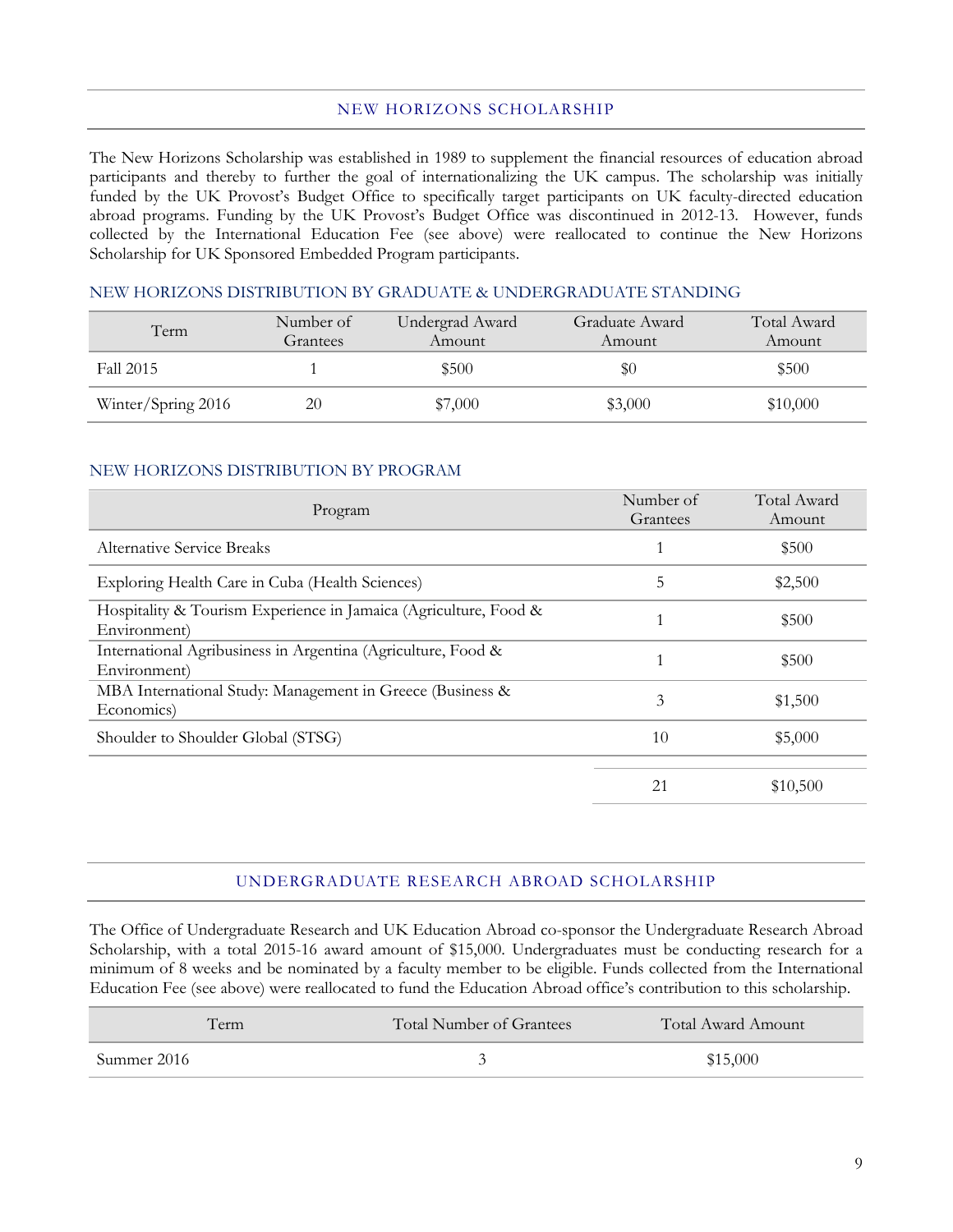#### EDUCATION ABROAD OUTCOMES ASSESSMENT RESEARCH GRANT

The Education Abroad Outcomes Assessment Research Grant provides support for UK graduate or professional students whose research focuses on U.S. education abroad. Facilitated through its Education Abroad unit, UKIC (International Center) will award 1-2 research grants annually up to \$1,000 each. Applicants must be enrolled in a degree-granting UK graduate or professional program and have a cumulative grade point average of 3.5 or higher on a 4.0 scale for all previous graduate work. Grant recipients are required to submit their findings in the form of a research paper to UKIC within 12 months of receiving funding.

| Term                     | Total Number of Grantees | Total Award Amount |
|--------------------------|--------------------------|--------------------|
| $\overline{\phantom{0}}$ |                          | ЭU                 |
|                          |                          |                    |

#### ISA-UK DIVERSITY SCHOLARSHIP

The ISA-UK Diversity Scholarship is available to students who contribute to the university's compelling interest in the educational benefit of diversity within the UK student body. This includes, but is not limited to, race or ethnic origin, sex, color, religion, creed, sexual orientation, gender identity, gender expression, disability and other characteristics. It also includes first generation students, students who have never traveled abroad, students from low income families, students from rural Appalachian communities and students with a history of overcoming adversity. Award amounts range from \$2,500 to \$5,000 and are awarded as vouchers to be used within two years of the award date. Consideration shall be given to all full-time, undergraduate UK students enrolled or planning to enroll in an approved ISA education abroad program (Summer, Fall, Spring). UK sponsored programs customized by ISA are not eligible. A minimum cumulative GPA of 2.70 on a 4.0 scale is required at the time of scholarship application.

| Term        | Total Number of Grantees | Total Award Amount |
|-------------|--------------------------|--------------------|
| Fall 2015   |                          | \$10,000           |
| Spring 2016 |                          | \$5,000            |

#### DR PEPPER SEC EDUCATION ABROAD SUMMER AWARD

The Dr Pepper SEC Education Abroad Summer Award is sponsored by Dr Pepper, an official corporate sponsor of the SEC (Southeastern Conference) since 1984. This scholarship is available for UK students on UK Sponsored faculty-directed programs who demonstrate financial need and represent non-traditional study abroad participants. Examples of such students include, but are not limited to, minorities, students in academic disciplines not traditional in education abroad, students applying for non-traditional locations, etc. Two \$2,000 awards will be made each year to one male and one female recipient for the 2015-16 and 2016-17 academic years. Students may only receive the award once.

| Term        | Total Number of Grantees | Total Award Amount |
|-------------|--------------------------|--------------------|
| Summer 2016 |                          | \$4,000            |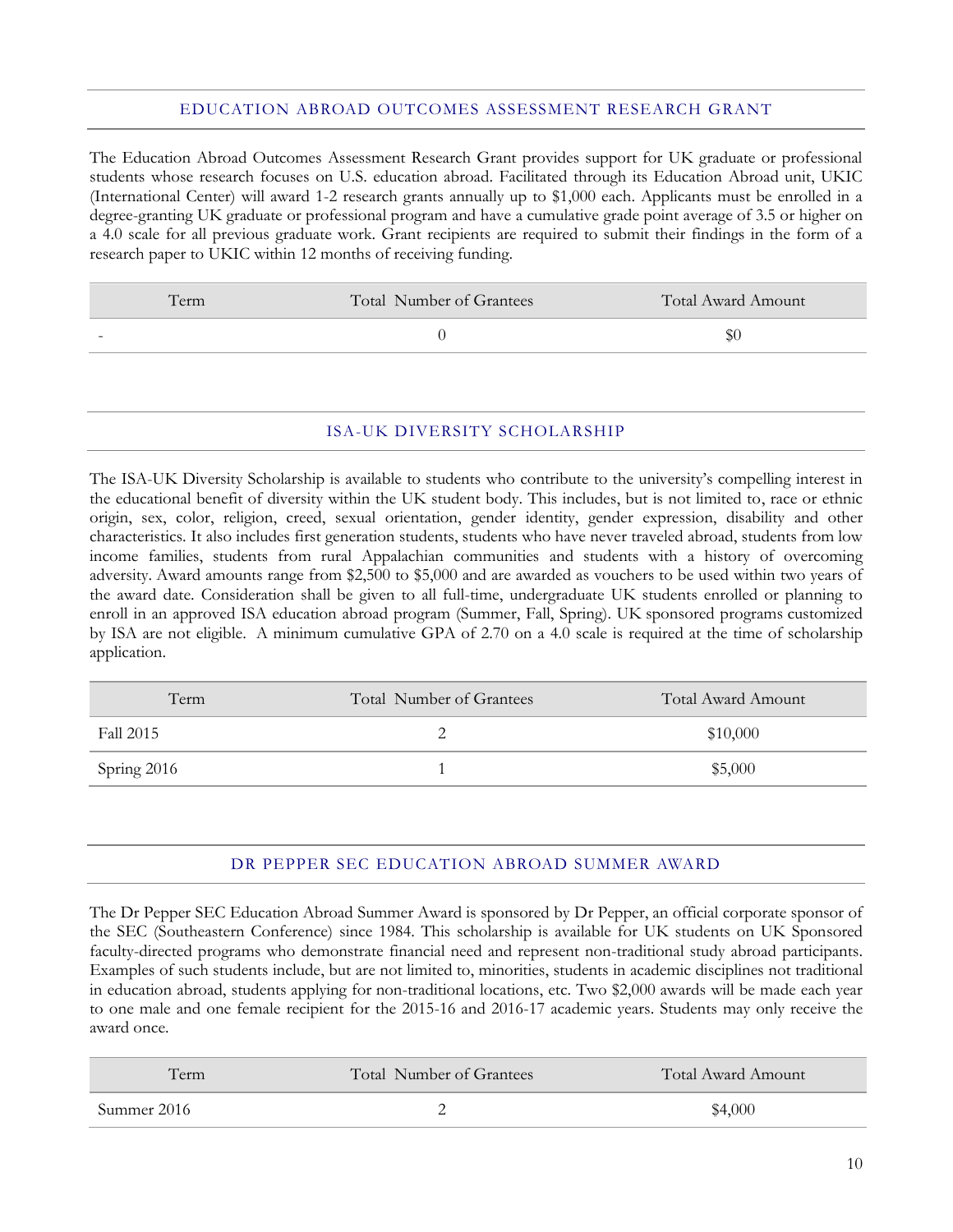#### UK WOMAN'S CLUB TRAVEL ABROAD SCHOLARSHIP

The UK Woman's Club Travel Abroad Scholarship is funded by UK Woman's Club (UKWC). It is awarded to high-ability students on for-credit Education Abroad programs who are Kentucky residents and demonstrate financial need. Non-traditional and underrepresented minority students are encouraged to apply.

| Term-       | Total Number of Grantees | Total Award Amount |
|-------------|--------------------------|--------------------|
| Summer 2016 |                          | \$800              |

#### MEREDITH LEIGH BUSCHER MEMORIAL SCHOLARSHIP

The Meredith Leigh Buscher Memorial Scholarship is sponsored by James F. Buscher and his family, and is awarded each semester to qualified students participating in credit-bearing, semester-long Spanish language and culture education abroad programs in South or Central America. Preference will be given to those students studying Spanish language. Recipients are selected from the UK Education Abroad Scholarship applicant pool.

| Term        | Total Number of Grantees | Total Award Amount |
|-------------|--------------------------|--------------------|
| Fall 2015   |                          | \$750              |
| Spring 2016 |                          | \$750              |

## KEVIN AND SHERI COLLINS ENDOWMENT FOR EDUCATION ABROAD

The Kevin and Sheri Collins Endowment for Education Abroad is awarded annually to full-time undergraduate, first generation college students as defined by the University of Kentucky. In this case, first generation is understood to refer to those whose parents did not graduate from a four-year college or university. Eligible students must demonstrate financial need as determined by the Office of Student Financial Aid and have demonstrated academic excellence as shown by a minimum 3.0 cumulative GPA at the time of application. Recipients are selected from the UK Education Abroad Scholarship applicant pool.

| Term        | Total Number of Grantees | Total Award Amount |
|-------------|--------------------------|--------------------|
| Spring 2016 |                          | \$1,000            |
| Summer 2016 |                          | \$1,000            |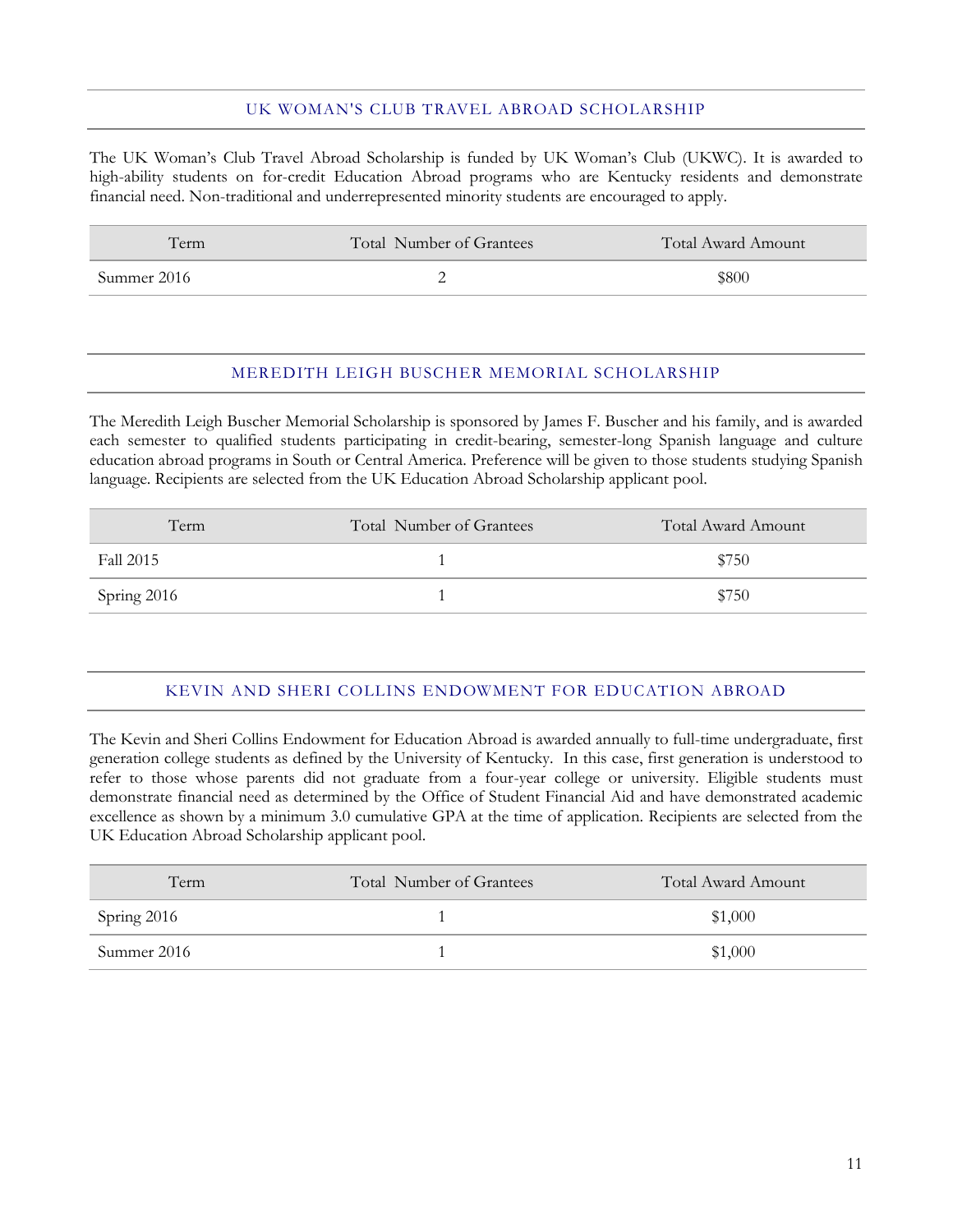#### HENRY AND JOSEPHINE DUYSEN SCHOLARSHIP FUND FOR EDUCATION ABROAD

The Henry and Josephine Duysen Scholarship Fund for Education Abroad is awarded to full-time undergraduate, first generation students. In this case, first generation is understood to refer to those whose parents did not graduate from a four-year college or university. Eligible students must have also completed 30 or more credit hours, maintain at least a 3.0 cumulative GPA and have planned an international education experience for which academic credit is earned directly or through transfer credit at UK. Recipients are selected from the UK Education Abroad Scholarship applicant pool.

| Ferm-       | Total Number of Grantees | Total Award Amount |
|-------------|--------------------------|--------------------|
| Summer 2016 |                          | \$1,000            |

#### CAEN SCHOLARSHIP

UK Education Abroad, in partnership with Lexington-Deauville Sister City Commission, offers two awards each year to attend the University of Caen in France. The award includes the cost of University of Caen tuition. Eligible students must demonstrate proficiency in French language, academic achievement and plans to continue their French study upon return. The applications are forwarded to the Caen Scholarship Committee which reviews all applications and makes final decisions regarding awards. The Committee is comprised of the UK Education Abroad advisor for France, the Sister Cities Coordinator, UK faculty members from the French Department and faculty members from Transylvania University

| Term        | Total Number of Grantees | Total Award Amount |
|-------------|--------------------------|--------------------|
| Fall 2015   |                          | $$5,546$ (Tuition) |
| Spring 2016 |                          | $$5,546$ (Tuition) |

#### HEIDELBERG SCHOLARSHIP

UK Education Abroad offers two scholarships per year for students choosing to study at Heidelberg University. The scholarship provides Heidelberg University tuition for the academic year and a stipend of approximately €600 Euros each month. Applications are reviewed by the Heidelberg Scholarship Committee, which is appointed for three-year terms by the UK provost. The Committee reports to the Provost via the Associate Provost for Internationalization. Selection is based on academic excellence, maturity, open-mindedness and adaptability; readiness to learn from study abroad; and ability to communicate in German.

| Term                  | Total Number of Grantees | Total Award Amount |
|-----------------------|--------------------------|--------------------|
| Academic Year 2015-16 |                          | UK Tuition/Housing |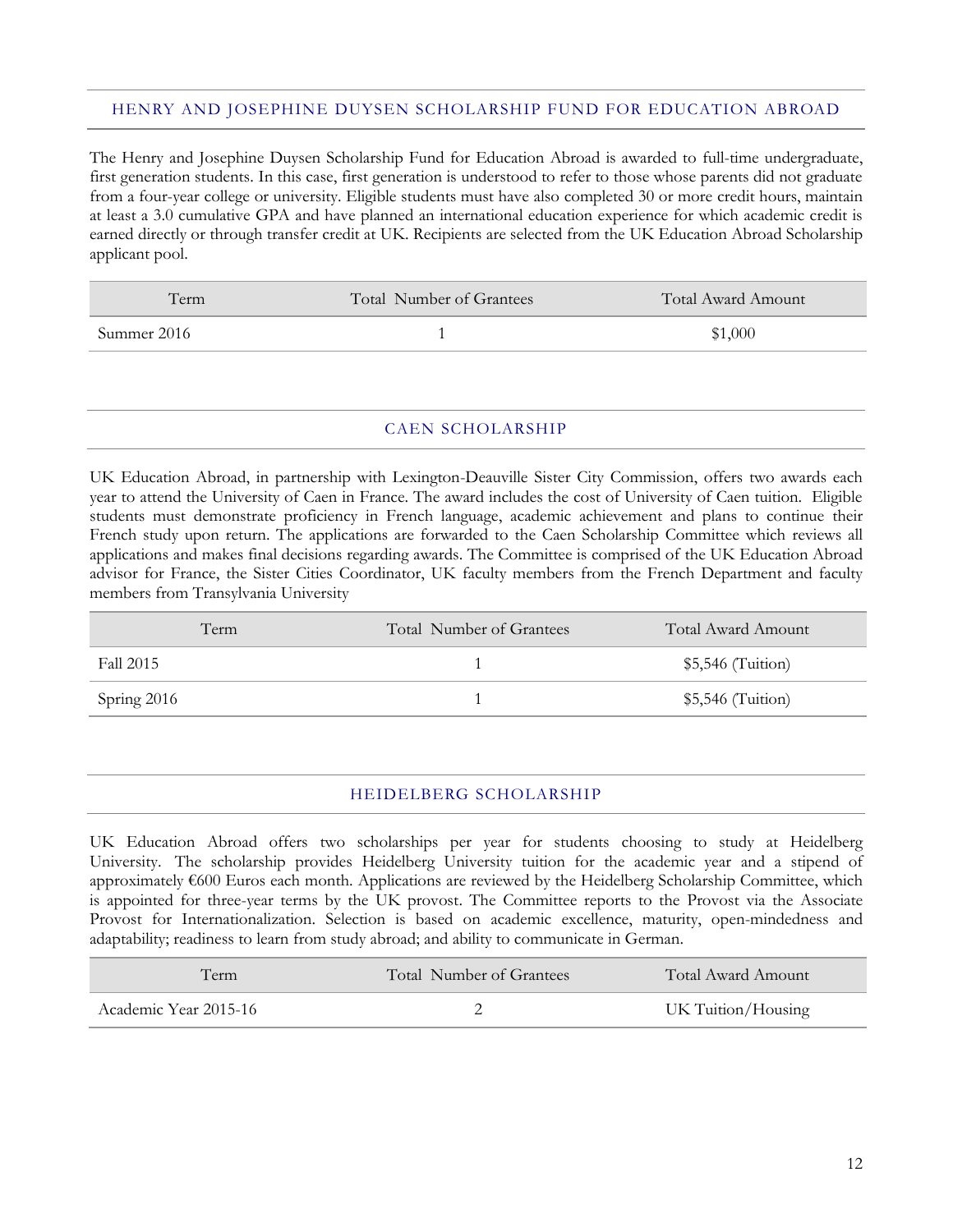#### UNIVERSITY OF LUDWIGSBURG GRANT

UK Education Abroad, in conjunction with the Division of German Studies, offers a grant for graduate students participating in the exchange program with University of Ludwigsburg. This grant is awarded to one UK graduate student accepted to University of Ludwigsburg each spring semester. The grant reverses the cost associated with EAP 599.

| erm                      | Total Number of Grantees | Total Award Amount |
|--------------------------|--------------------------|--------------------|
| $\overline{\phantom{a}}$ |                          | DU.                |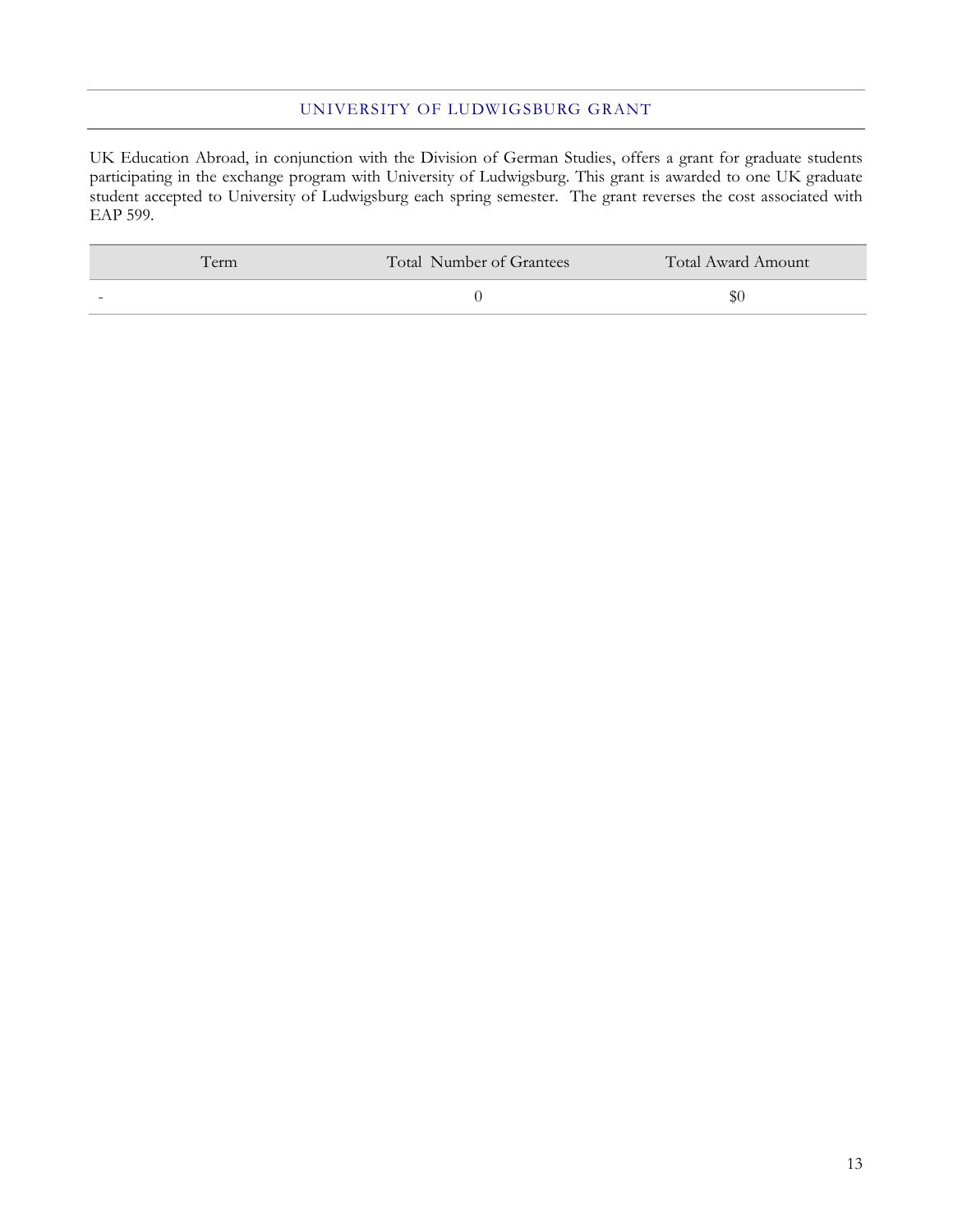#### OTHER UK SCHOLARSHIPS & AWARDS IN SUPPORT OF EDUCATION ABROAD

*Confucius Institute*

The UK Confucius Institute provides recognition and financial incentive to undergraduate students who are enrolled or planning to enroll in selected UK Education Abroad programs in China.

| Term        | Total Number of Grantees | Total Award Amount |
|-------------|--------------------------|--------------------|
| Summer 2016 |                          | \$3,200            |

#### *John S. Gatton Provost Scholarship*

This scholarship is awarded annually to an outstanding English major in their sophomore, junior or senior year who studies abroad. Selections are made by the ENG program in conjunction with the Provost's Office.

| <b>Lerm</b> | Total Number of Grantees | Total Award Amount |
|-------------|--------------------------|--------------------|
| Summer 2016 |                          | \$1,000            |

#### *The Honors Program – Kate Johnson Education Abroad Scholarship*

These awards are made to enable Honors Program students in good standing to participate in an activity to develop skills or to participate in some type of field-based academic effort. Award amounts vary.

| Term        | Total Number of Grantees | Total Award Amount |
|-------------|--------------------------|--------------------|
| Summer 2016 |                          | \$7.725            |

#### *The Honors Program – Student Skills Development Award*

These awards are made to enable Honors Program students in good standing to participate in an activity to develop skills or to participate in some type of field-based academic effort. Award amounts vary.

| Term        | Total Number of Grantees | Total Award Amount |
|-------------|--------------------------|--------------------|
| Summer 2016 |                          | \$1,132            |

#### *UK Women & Philanthropy Network Study Abroad Scholarships (Communication & Information)*

These awards are made to enable Communication & Information students in good standing to participate in an activity to develop skills or to participate in some type of field-based academic effort. Award amounts vary.

| Term               | Total Number of Grantees | Total Award Amount |
|--------------------|--------------------------|--------------------|
| Winter/Spring 2016 |                          | \$7,660            |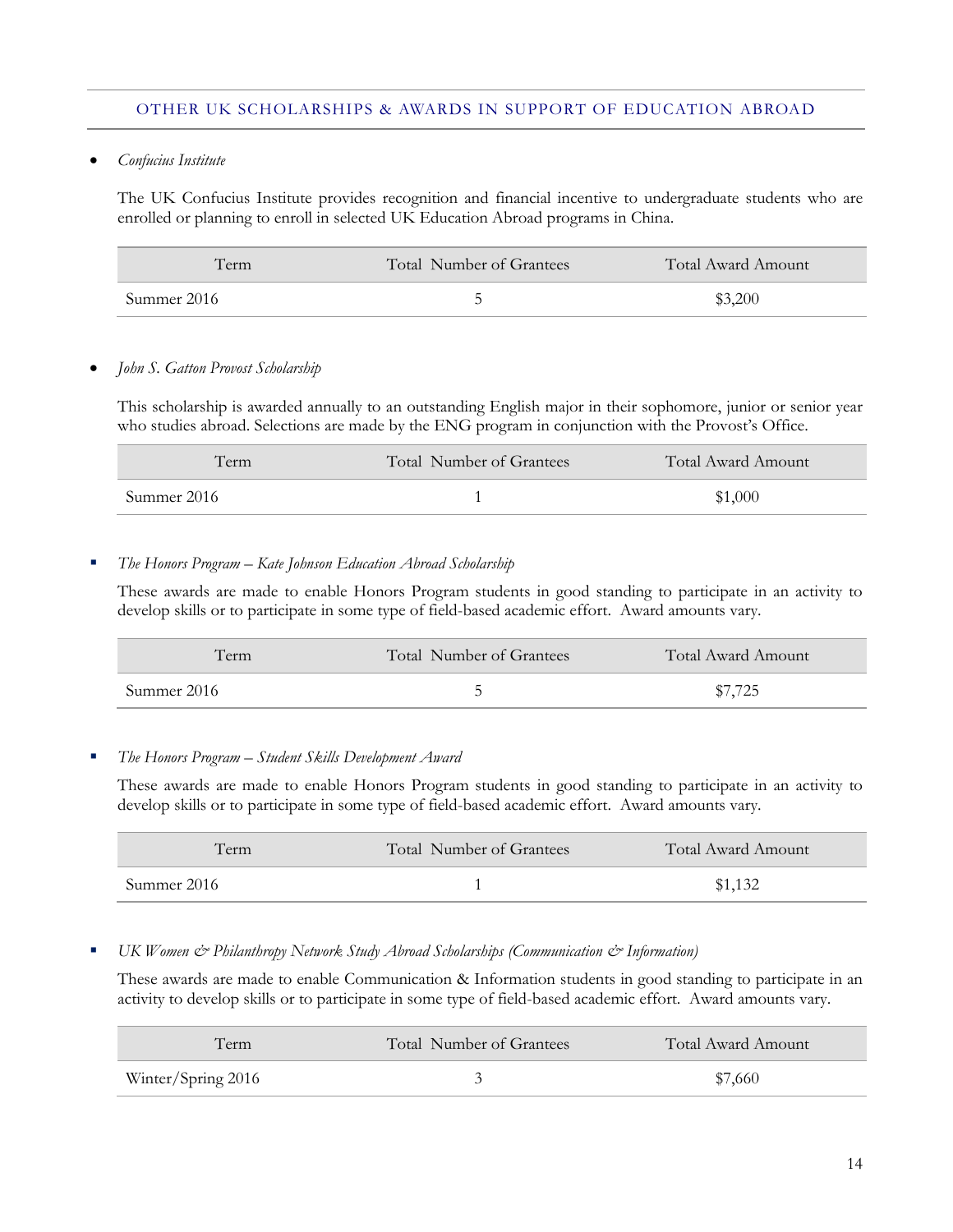#### *Zembrod Fellowship (Arts & Sciences)*

The Department of Hispanic Studies annually awards the Zembrod Fellowship to students who will have junior status at the time of taking up the award. The award, up to \$1,000, is to be used towards on-campus tuition or education related expenses and/or study abroad in a Spanish-speaking country (plans to be approved by the Department of Hispanic Studies).

|           | Term | Total Number of Grantees | Total Award Amount |
|-----------|------|--------------------------|--------------------|
| Fall 2015 |      |                          | \$750              |

#### *The Leon and Evelyn Zolondek Scholarships (Arts & Sciences)*

Zolondek scholarships range from \$750 to \$2,500 and are for students developing a research proposal to be carried out through independent study in Europe. Recipients may receive academic credit by registering for an independent study course in their department for research carried out during the summer or winter semesters. Recipients are required to visit specified cities and sites. Selection criteria include financial need, academic record, quality of research proposal and intellectual and social maturity.

| Term | Total Number of Grantees | Total Award Amount |
|------|--------------------------|--------------------|
| -    |                          |                    |

#### *Ryan Travel Award (Pharmacy)*

The Melody and Stephen J. Ryan Travel Award is presented each year to deserving third-year PharmD students who are taking part in an international approved advanced pharmacy practice educational (APPE) site. This award is provided to support all or partial travel and living expenses while a student is on international rotation during their fourth year of pharmacy school. The award provides up to \$1,000 annually to recipients.

| Term      | Total Number of Grantees | Total Award Amount |
|-----------|--------------------------|--------------------|
| Fall 2015 | -                        | \$2,000            |

#### *The Scott and Kelli Parsons Endowed Scholarship for Education Abroad (Gatton)*

The Parsons Scholarship is awarded to undergraduate students who are traveling outside of the United States for educational purposes and who have submitted a FAFSA form and show some level of financial need. Preference may be given to students from Calloway and Woodford counties or Kentucky at large.

| Term        | Total Number of Grantees | Total Award Amount |
|-------------|--------------------------|--------------------|
| Spring 2016 |                          | \$2,000            |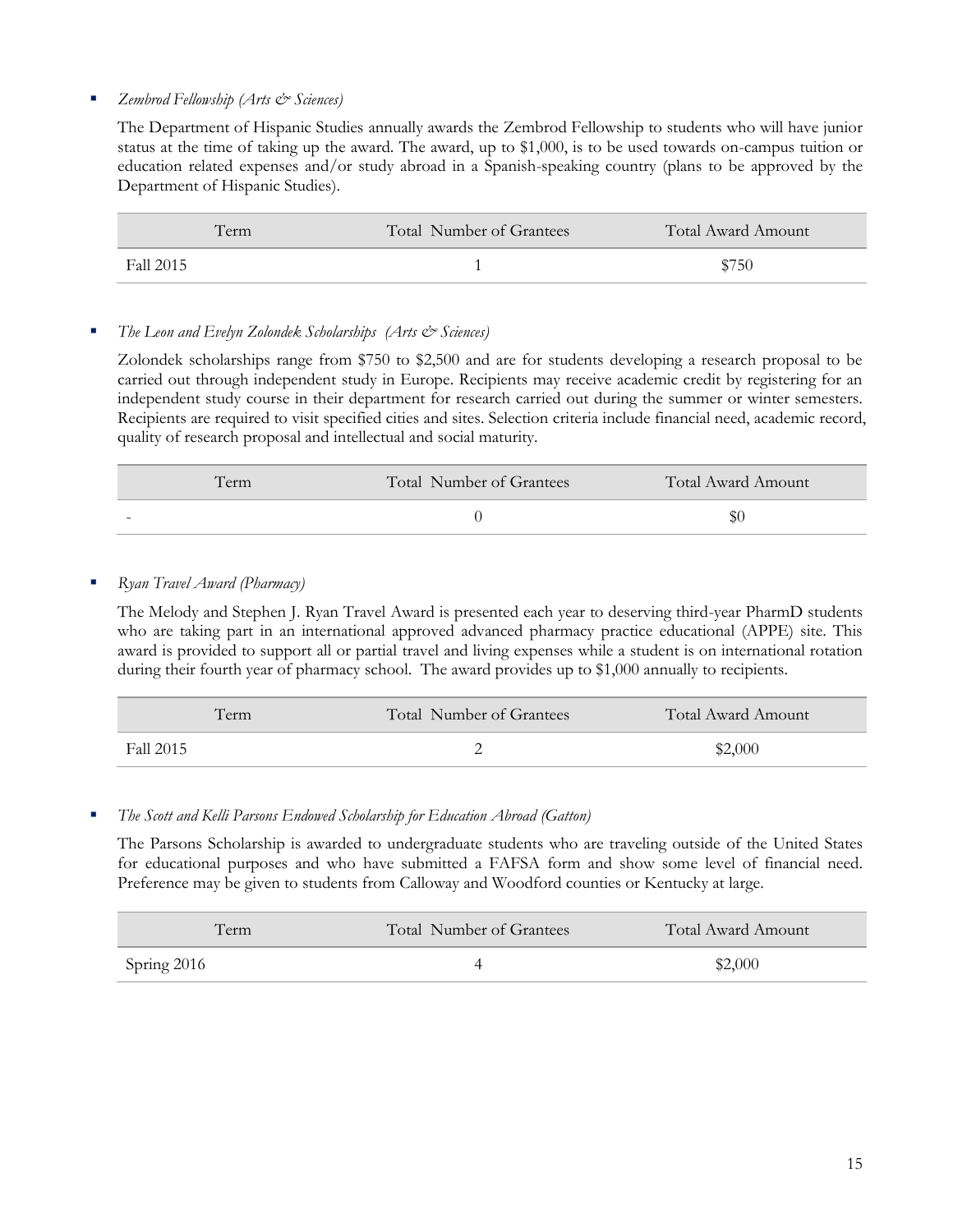#### UK PARTNER ORGANIZATION AWARDS

UK students participating in education abroad programs offered through UK partner organizations are eligible for UK-specific scholarships and other funding available from the partner organizations for students participating on their programs.

| Partner                                              | Number of Awards | <b>Total Award Amount</b> |
|------------------------------------------------------|------------------|---------------------------|
| API: Academic Programs International                 | 3                | \$12,600                  |
| Arcadia University <sup>1</sup>                      | 8                | \$11,000                  |
| CEA Study Abroad                                     | $\overline{2}$   | \$500                     |
| CCSA: The Cooperative Center for Study Abroad        | $\mathbf{1}$     | \$750                     |
| CIEE: Council on International Educational Exchange  | 2                | \$12,000                  |
| DIS: Danish Institute for Study Abroad               | $\overline{4}$   | \$6,600                   |
| IES Public University Grant                          | 1                | \$1,500                   |
| <b>IFSA-Butler University</b>                        | 3                | \$3,000                   |
| ISA-UK Diversity Scholarship                         | 3                | \$15,000                  |
| KEI: Knowledge Exchange Institute                    | 12               | \$12,000                  |
| KIIS: Kentucky Institute for International Studies   | 31               | \$5,750                   |
| MSID: Minnesota Studies in International Development | 1                | \$250                     |
| SAI: Study Abroad Italy                              | 8                | \$5,300                   |
| Semester at Sea                                      | 3                | \$1,200                   |
| Sol Education Abroad                                 | 22               | \$3,000                   |
| TEAN: The Education Abroad Network                   | 13               | \$14,400                  |
|                                                      | 117              | \$104,850                 |

<sup>1</sup> Includes two \$2,500 awards for the Arcadia Intern in Dublin Scholarship.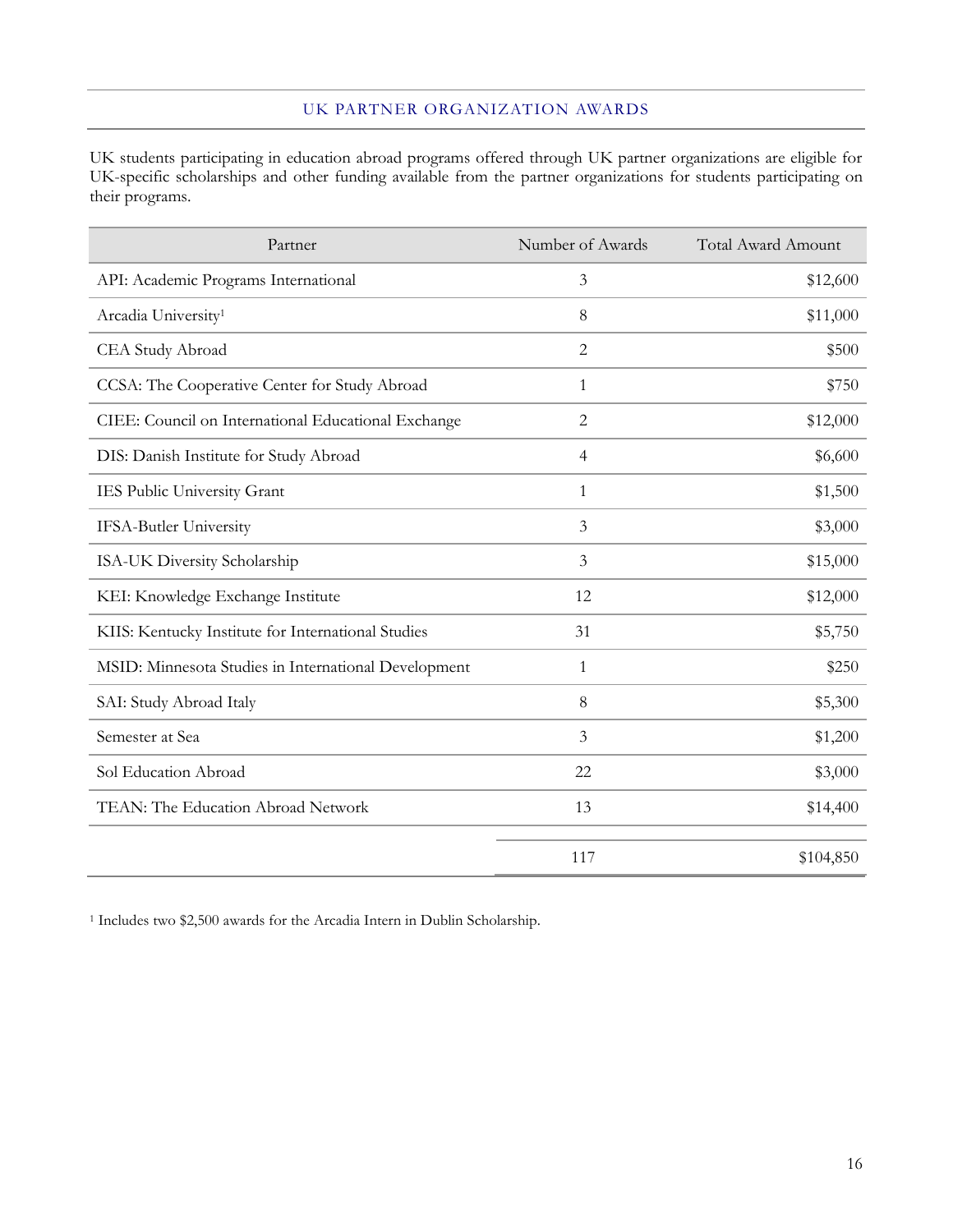#### EXTERNAL AWARDS

The following information is not exhaustive and only reflects awards granted to UK students who studied abroad through the UK Education Abroad Office.

#### *Benjamin A. Gilman International Scholarship*

This congressionally-funded program is sponsored by the Bureau of Educational and Cultural Affairs of the U.S. Department of State and is administered by the Institute of International Education. This program offers grants for students of limited financial means to pursue academic studies abroad. The average award amount is \$5,000.

| Term        | Total Number of Grantees | Total Award Amount |
|-------------|--------------------------|--------------------|
| Fall 2015   |                          | \$5,000            |
| Spring 2016 |                          | \$7,500            |
|             |                          | \$12,500           |

#### *Boren Fellowship*

Boren Scholarships and Fellowships provide unique funding opportunities for U.S. undergraduate and graduate students to study less commonly taught languages in world regions critical to U.S. interests and underrepresented in study abroad, including Africa, Asia, Central and Eastern Europe, Eurasia, Latin America and the Middle East.

| Term        | Total Number of Grantees | Total Award Amount |
|-------------|--------------------------|--------------------|
| Spring 2016 |                          | Unreported         |

*Critical Language Scholarship*

The Critical Language Scholarship (CLS), sponsored by the U.S. Department of State, supports students who choose to study languages critical to U.S. interests, including: Arabic, Azerbaijani, Bangla, Chinese, Hindi, Indonesian, Japanese, Korean, Persian, Punjabi, Russian, Turkish and Urdu.

|             | Term | Total Number of Grantees | Total Award Amount                                     |
|-------------|------|--------------------------|--------------------------------------------------------|
| Spring 2016 |      |                          | All program related expenses<br>covered by scholarship |

#### *English-Speaking Union (ESU) Scholarship*

The English-Speaking Union is a network of 68 branches throughout the country, whose members celebrate English as a shared language to foster global understanding. The award is offered to students of any major or discipline studying abroad in any country.

| Term        | Total Number of Grantees | Total Award Amount |
|-------------|--------------------------|--------------------|
| Summer 2016 |                          | Tuition/Housing    |